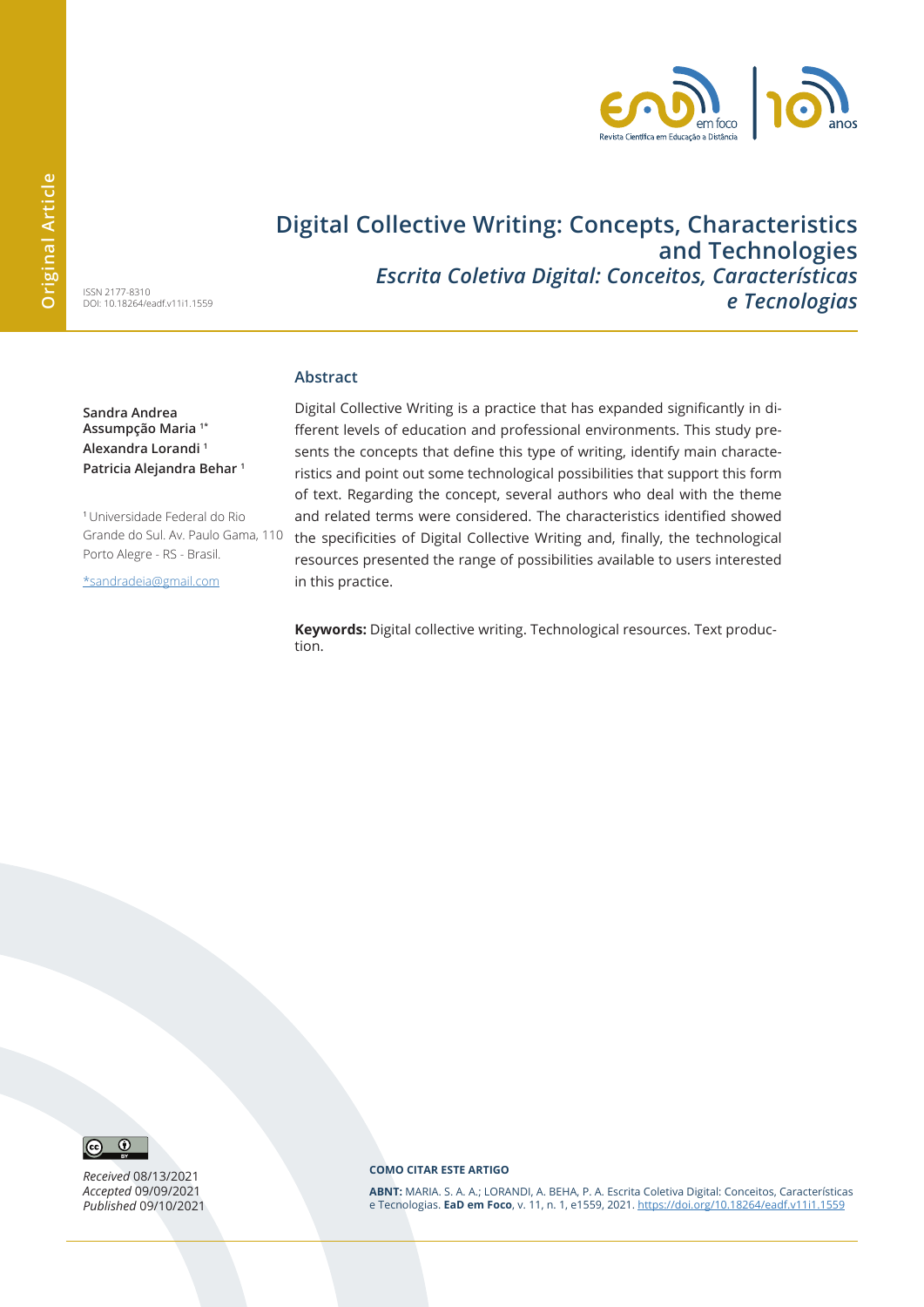### *Escrita Coletiva Digital: Conceitos, Características e Tecnologias*

#### *Resumo*

*A Escrita Coletiva Digital é uma prática que tem se expandido de forma significativa nos diferentes níveis de ensino e ambientes profissionais. Este estudo tem como objetivo apresentar os conceitos que definem esse tipo de escrita, identificar suas principais características e apontar algumas possibilidades tecnológicas que sustentam essa forma de produção textual. Em relação ao conceito, foram levantados termos correlatos considerados por diversos autores. As características identificadas evidenciaram as especificidades da Escrita Coletiva Digital e, por fim, os recursos tecnológicos apresentaram a gama de possibilidades disponíveis aos usuários interessados nessa prática.* 

*Palavras-chave: Escrita coletiva digital. Recursos tecnológicos. Produção textual*

## **1.** Introduction

The writing process is usually not a simple task. The author needs, among other actions, to define the structure of the text, the themes to be addressed and support the writing with the research he deems necessary. When writing becomes a collective activity, the challenge can be even greater, given the need to overcome possible difficulties arising from social relationships. The main characteristics of collective textual production are the multiplicity of voices, the articulation of ideas from various authors, the dynamics of negotiations and agreements in the face of different points of view. For this reason, communication between the group needs to be favored so that the discussions can pass, so that the obstacles are as small as possible and favor the chain of agreements and ideas between the authors.

Currently, subjects who propose to write collectively find it easier to interact with their peers in digital technologies. Online communication, commenting, change logging and sharing tools are some of the facilities that are often available in online text editors. In this scenario, Collective Writing becomes digital and can achieve better results if participants appropriate technological resources and support writing in planned strategies for its development.

Given the above, this article aims to present the concepts that define and sustain Digital Collective Writing, its main characteristics and the types of technologies that can support this practice.

### **2**. Digital Collective Writing: Concept

In the literature, many authors deal with Collective Writing from the use of several related terms, such as: collaborative writing (LOWRY et al., 2004; SCHÄFER et al., 2009; BERDUGO, HERRERA and VALDI-RI, 2010; CALVO et al., 2011; SANZ and ZANGARA, 2012;), online collaborative writing (SÁNCHEZ, 2009), collective writing (PRIMO and RECUERO, 2006) and collaborative authoring (BENSON, 2012). However, they understand this activity in an analogous way, considering that it is necessary for a group of people to work together to build a text. For example, authors Lowry et al. (2004) define Collaborative Writing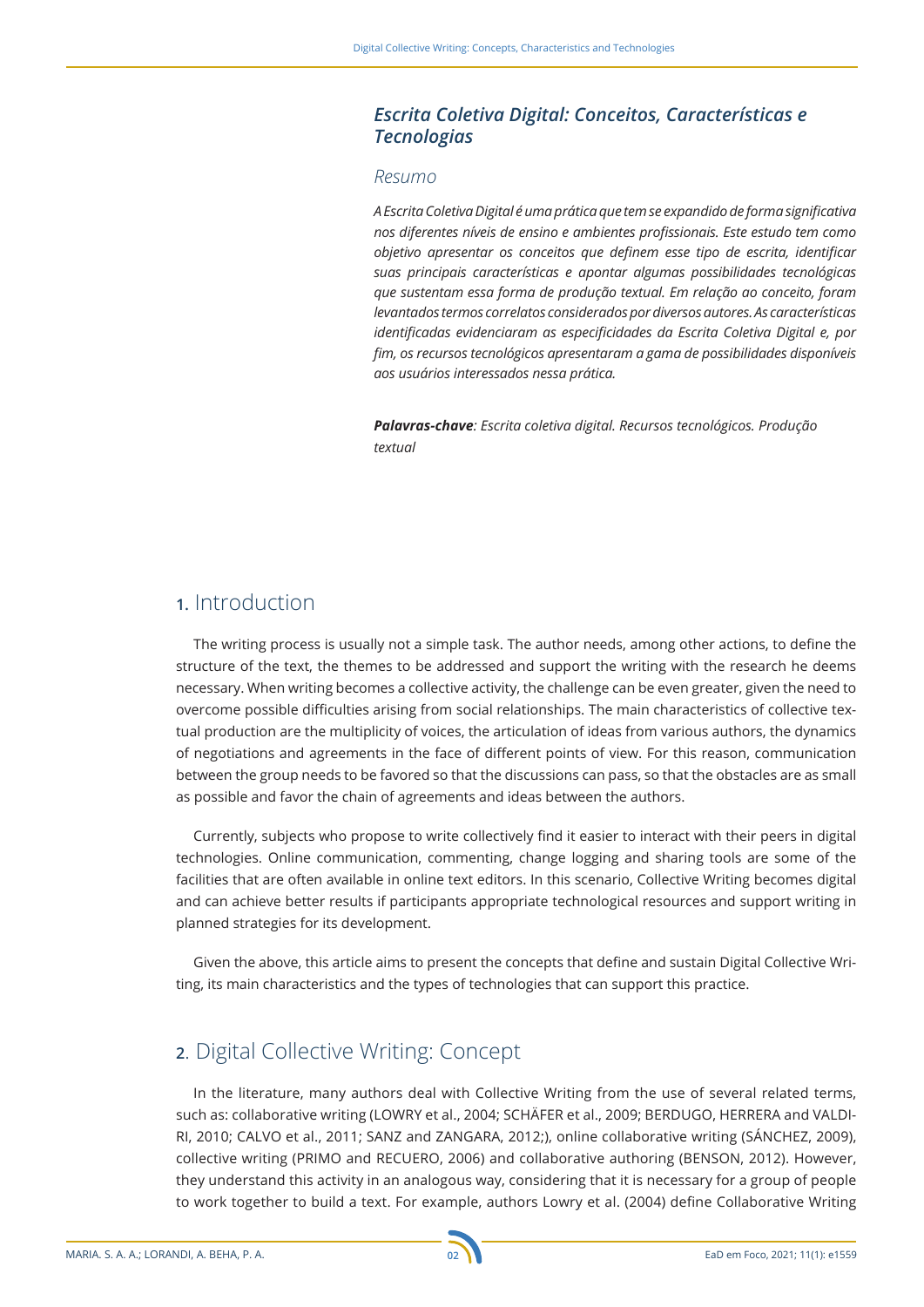as "... an interactive and social process that involves a team focused on a common goal that negotiates, coordinates and communicates while creating a common document". Calvo et al. (2011, p. 2) add that "it is a cognitively and organizationally demanding process. As it deals with a distinct form of group work, it involves a wide range of collective activities, multiple roles and subtasks".

Schäfer et al. (2009), understand that the "proposed collaborative writing in a digital environment is based on interaction, allowing the student to develop several skills, both related to personal skills and those related to productivity and cooperative work". In this sense, Sanz and Zangara (2012) state that "just as in collaborative activities in general, it seeks to provide spaces in which the development of individual and group skills takes place based on specific objectives that encourage collaboration and the exchange of information and strategies among the members of a work team". Likewise, for Benson (2012), collaborative authoring is the act of writing in the moment with another person, either in the same physical space or, through the use of technology, in the same virtual space.

Given the wide conceptual variety with which the authors approach the use of this terminology and, also, considering the increasingly widespread use of digital technologies, this study understands Digital Collective Writing (ECD) as the construction of a text developed by two or more authors using digital technology. Given the flow of textual production, it is important to understand the elements that surround this practice both to obtain better performance and to mediate and guide the textual production of a group of authors.

## **3**. Characteristics of Collective Digital Writing

Writing, one of the oldest forms of expression, has been taking on new formats that are structured in different ways to meet the needs of digital media. In this changing scenario are, for example: online newspapers, wikis (they are collaborative websites that can be modified by users), blogs (online diaries), social networks, among others. Overall, digital tools are helping people around the world to explore new possibilities for communication, instruction, and writing guidance. According to Smith (2018) the results are being encouraging. Authors are being able to share, collaborate, manage and use informative reference bases that qualify the texts produced. According to Smith (2018), 758 fourth and fifth grade students from public schools in Milton (USA), experienced a collaborative writing experience for four weeks and, in that time, produced 2,245,621 words. According to the curriculum coordinator, there has been a huge improvement in students' ability to write effectively and efficiently. It is noted that this new situation requires the individual to have the ability to write both to build and socialize texts, and to take a critical stand on matters of interest.

According to Castilho et al. (2007), writing is moved from the dimension of individual authorship to the scope of collective construction, where knowledge and panoramas come together to build a richer, deeper and more plural work. For Schäfer et al. (2009), it is noted, in such perspective, the possibility of building a new conception of written language, favoring expression, understanding and communicative efficiency. Therefore, Collective Digital Writing (ECD) takes with it possibilities not limited by conventional writing, linked to paper and pen. This means that writing collectively with the support of digital technologies implies knowing the main characteristics, represented in Figure 1, that involve this process, which can be decisive for pedagogical planning..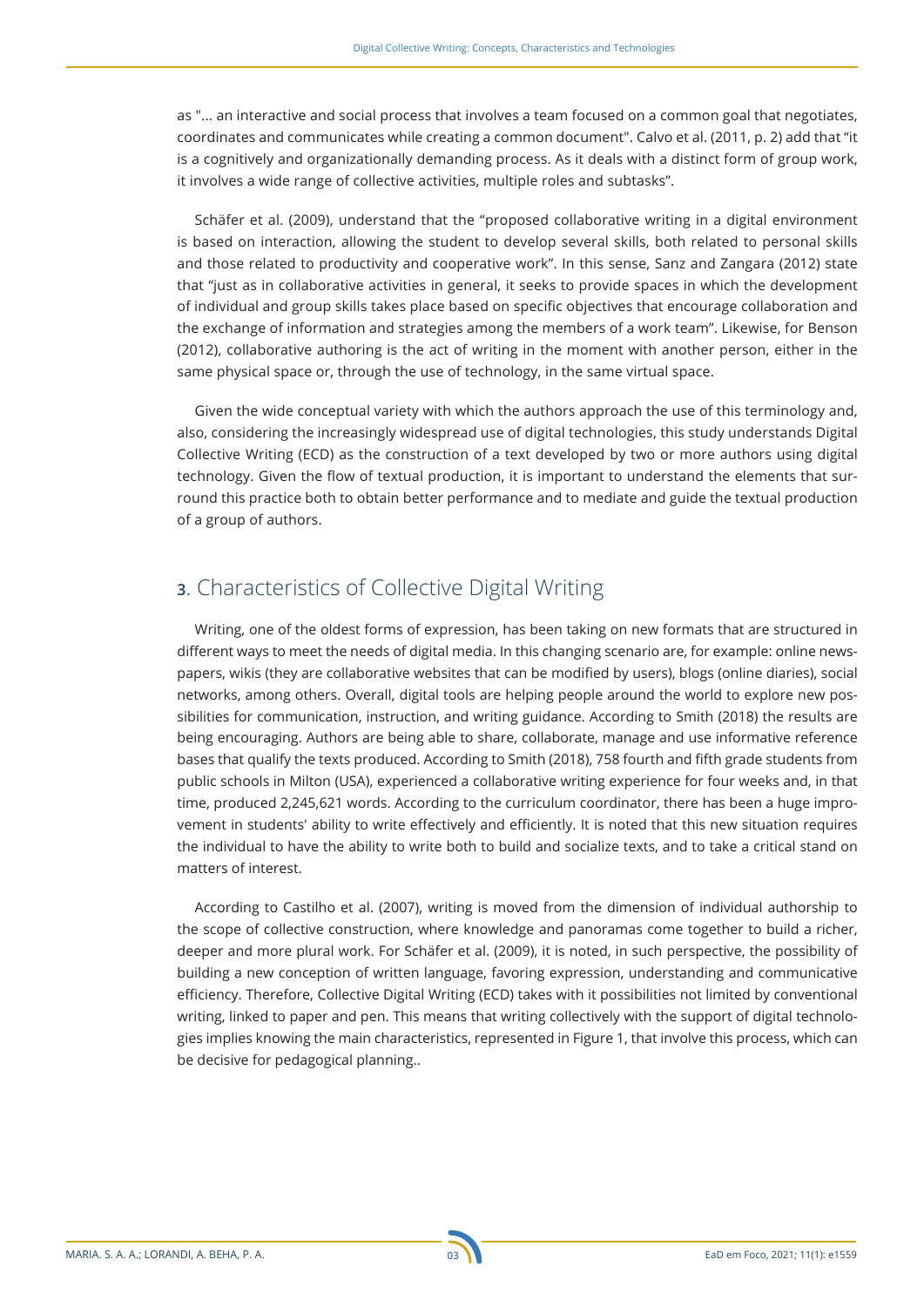

**Figure 1**: Main characteristics of Digital Collective Writing

Lowry et al. (2004) emphasize that, based on the desired writing task, this can include the possibility of "different strategies", among them is the way of writing, of carrying out the activity, of text management approaches, of defining the roles of the group, demand or not in the use of multimedia resources, interaction with colleagues, previous studies, time for textual production and ways of working.

"Time and space" are also important and flexible aspects, as the tasks can be coordinated by the authors, considering their availability and favoring the group's autonomy of timetable for textual production. Likewise, authors can be in different or the same locations.

From the point of view of "group work", Calvo et al. (2011) highlight that this involves a wide range of activities, varied functions and subtasks. The authors point out that groups need to interact to focus on planning and textual production. In the initial phase, the CDW offers opportunities for collective brainstorming that can be carried out through interaction and comments on the purpose of textual production, a fact that can facilitate the emergence of ideas and help in the beginning of the construction of the text.

Forming groups and keeping them interacting can be challenging. There are some strategies for the constitution of groups, such as by affinity, common interests, organized by the teacher, among others. However, many are undone along the way for a number of reasons. It is believed that the consistency of interactions between group members needs to remain in motion for the cdw activity to have segment.

"Collaboration and cooperation" are also hallmarks of the CDW process and group work. Although they have different meanings (PIAGET, 1973, CAMPOS et al., 2003 apud ARGYLE, 1991; BEHAR et al., 2009, COSTA et al., 2015), both produce good results in relation to learning, as they encourage the establishment of relationships among the participants.

Other characteristics of CDW that, in a way, are implicit in the processes of collaboration and cooperation are "communication and interaction". For the authors Hornbæk and Oulasvirta (2017), this concept, from the point of view of dialogue, sees interaction as a cycle of communication actions channeled through input/output from the machine perspective, or perception/action from the perspective human. In turn, communication favors the means by which interaction can be carried out, in which times and/or spaces.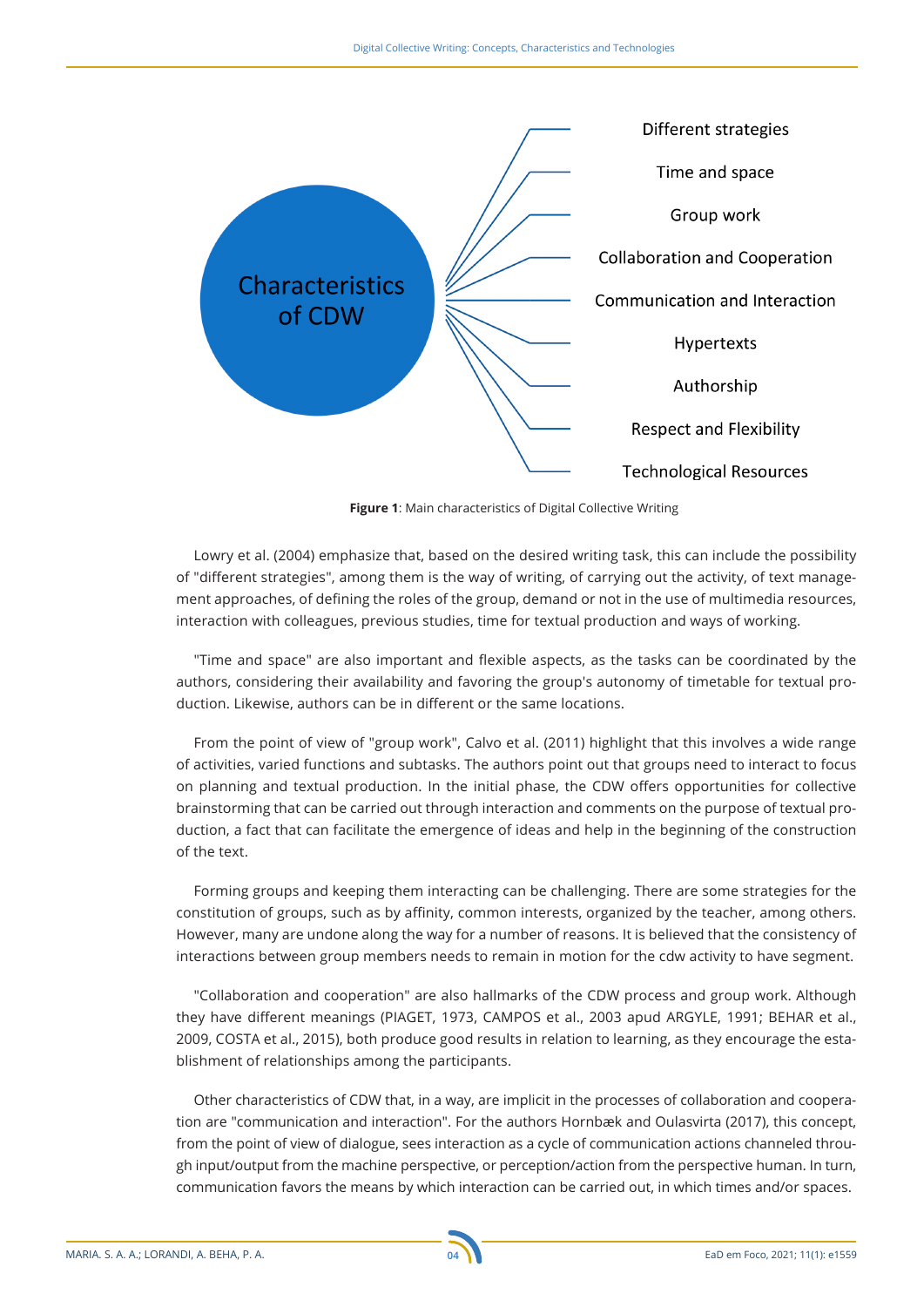In Digital Collective Writing, interaction can be facilitated by different means of communication, in order to promote exchanges and negotiation between group members about the text they are building. Both interaction and communication are essential so that textual production can be directed. If there is no dialogue aimed at organizing ideas, the text runs the risk of being discontinued or even being completed without meeting its objectives.

The evolution of technologies added new possibilities for the presentation, reading and writing of texts, such as the case of the inclusion of "hypertexts". Its essence is in establishing links to different elements, such as pages, images, videos, among others. For Ellwein and Kfour (2015), writing became more fluid and dynamic, allowing the text to have greater transience and changeability.

The aspect of "collective authorship" is another important element in CDW. Producing texts collectively allows participants to reflect on their writing and that of others, as well as intervene in the text of the other, modifying, deleting and inserting new passages. There are two points that deserve reflection when addressing the collective authorship of a text: the difficulty of writing and the benefits acquired by the authors when putting this activity into practice.

The difficulty is often linked to the lack of related studies and the increasingly common practice of making copies of ready-made texts from the Web. On the other hand, CDW can bring benefits, as it favors the unification of knowledge of a group and not just fruits of a particular member. Vivacqua and Garcia (2011) also point out that, "solving a complex problem often requires a combination of skills that is only obtained in a group, as the group has more skills than a single person. [...] makes the burden of smaller work for each participant individually and some tasks can be performed in parallel." (VIVACQUA; GARCIA, 2011. p. 35).

Another characteristic of CDW is the "respect and flexibility" to enable activities to be developed in a harmonious and malleable way. When writing is done collectively, it is necessary to negotiate points of view, coordinate activities and manage possible conflicts. Thus, understanding that other people can add value to work and considering the simple need to achieve a certain goal are two aspects that can be motivating for group work.

The use of "technological resources" in Collective Writing grows as technology itself advances. For the authors Berdugo, Herrera and Valdiri (2010), in the field of collaborative writing, several sophisticated tools are being integrated into e-learning systems for textual revision and co-editing. According to the authors, "these tools have evolved from simple collaborative text editors… to more complex platforms (e.g. Writeboard, Google Docs &Spreadsheets, Zoho Writer, CoWord) that offer a high level of interactivity thanks to communication systems in real time." (BERDUGO, HERRERA and VALDIRI, 2010, p. 356).

Currently, many collective editors are being made available on the Web, each with its own set of tools that sometimes resemble traditional offline editors, but add resources for interaction and communication. Some publishers, such as Google Docs, Word On-line, Collective Text Editor – CTE, are examples of digital environments online.

Based on the characteristics described, it is clear that the possibilities of approaching CDW have been growing and being modified and, with them, digital technologies have also been improved.

Therefore, it can be expected that the role of characteristics and how they are combined will vary depending on the different sociocultural contexts, resources and educational goals. Not all elements must be present in all collective writing activities. Some features may occur more frequently and new elements may emerge from studies in different contexts and/or subjects.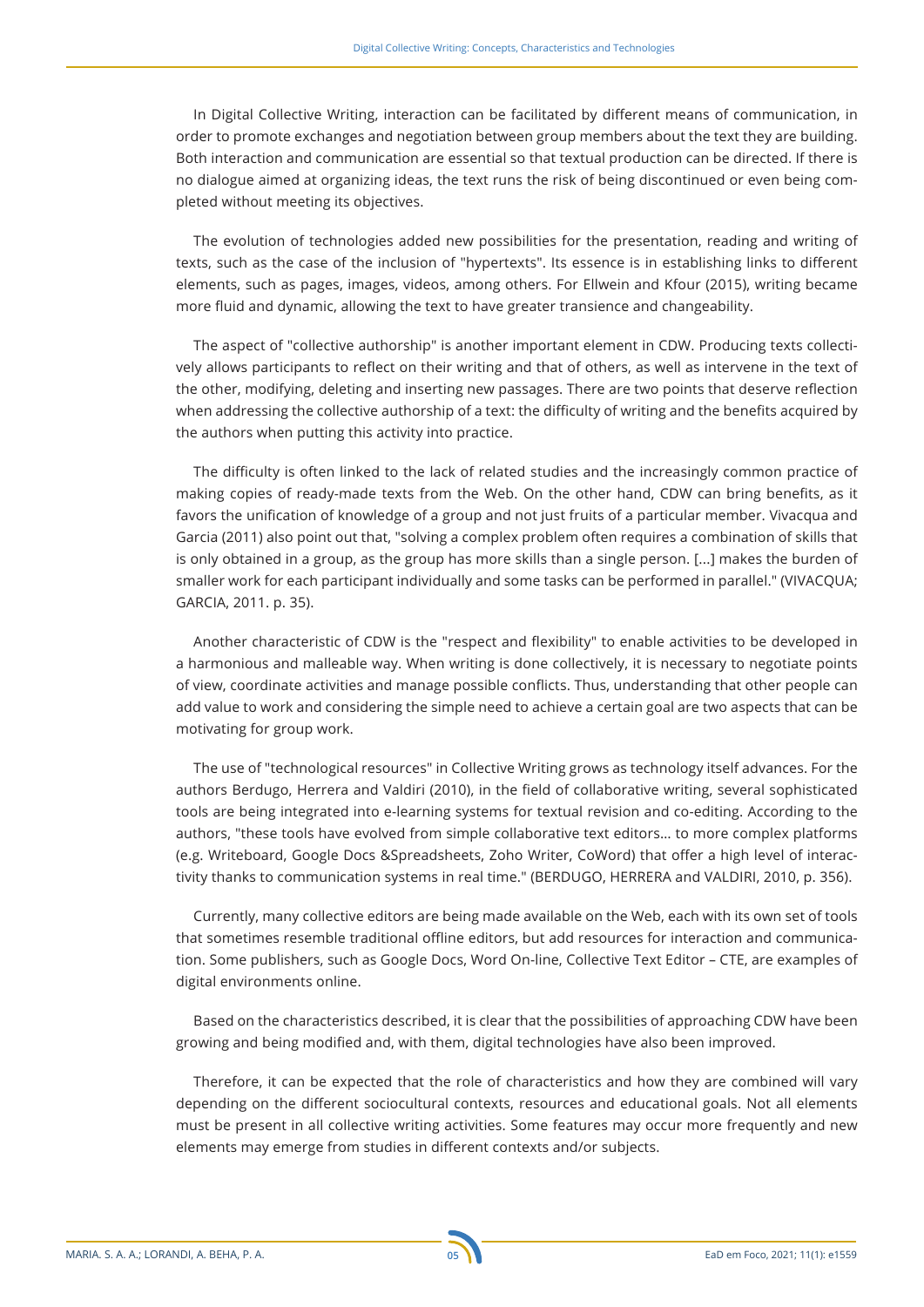## **4**. Technologies for Collective Digital Writing

Knowing the technologies that enable CDW is essential to identify the possibilities and limitations of each publisher. This section presents the analysis of features and characteristics, considering the aspects that can facilitate the development of CDW. In general, editors aim at the collective writing process, offering several resources that favor text editing, version control, insertion of comments and interaction with group participants.

Both in the corporate and academic areas, these technologies are frequently used, especially those made available online, which make access easier and work more dynamic. Its use makes it possible to carry out various activities, benefiting different areas and purposes, whether in the preparation of letters, reports, articles, magazines, newspapers, books or any type of textual production. In this way, they enable the practice of writing through individual or collective expression, favoring an interactive process between user - user and user - text.

With regard to writing the text, editors can contain spelling and grammar checkers, elements that enable text formatting, the inclusion of links, tables, images, among others. In this context, it is also possible to find editors that make use of pedagogical agents and Recommendation Systems that can indicate references for writing. Regarding interactions, they can provide tools that facilitate communication, such as sending messages, text comments and chat features.

Among the digital technologies found are the following: Google Docs, Word Online, ZohoDocs, Etherpad, TitanPad, Penflip, Quip and CTE. All are online collective writing environments that are distinguished by features, usability and interface aspects. It is important to point out that the list of editors is not limited to those described above.

The best-known online publisher is Google Docs. It is possible to develop shared texts simultaneously. Its interface, like other online editors, is similar to that of offline editors. Therefore, its use is presented in a more simplified way, in view of the feeling of familiarity with the tool. In addition to the traditional text formatting tools, Google Docs also stands out for its grammar and spelling correction features, voice typing, installation of add-ons - which refers to the integration of new functions implemented by Google's partner companies and the option to explore references.

Microsoft Office reproduced an online version, called Word Online, of its suite of applications that were used only from a local (desktop) installation. This does not yet include all the features of the desktop version, but it offers many features, among which the following stand out: a) share writing and perform it in real time; b) perform a quick search for a tool or function through the "Tell me what you want to do" space; c) allow the system to read written text by voice and adjust accessibility options (font size, background color and spacing between text); d) insert mathematical equations in ink, i.e., preferably through a touch sensitive device, it is possible to write mathematical equations by hand, then convert them into text; e) perform a smart search. The latter allows the user to select a word from the text and with the right mouse button click choose the "Smart Search" option. Word On-line will perform a search on the text selected primarily using the Bing search engine.

ZohoDocs is also part of a platform that integrates other tools in which it allows the creation of texts, spreadsheets, presentations and folders. Among the main features are the wide range of options for formatting text, chatting with group members, inserting specific fields such as date, author name, document version and a set of tools for working in groups. Of these, we highlight the possibility of notifying authors regarding changes made to the text, blocking/enabling for editing the selected text, inclusion of masks, that is, texts that only the user who added can view and set a color for the text be tagged according to each user.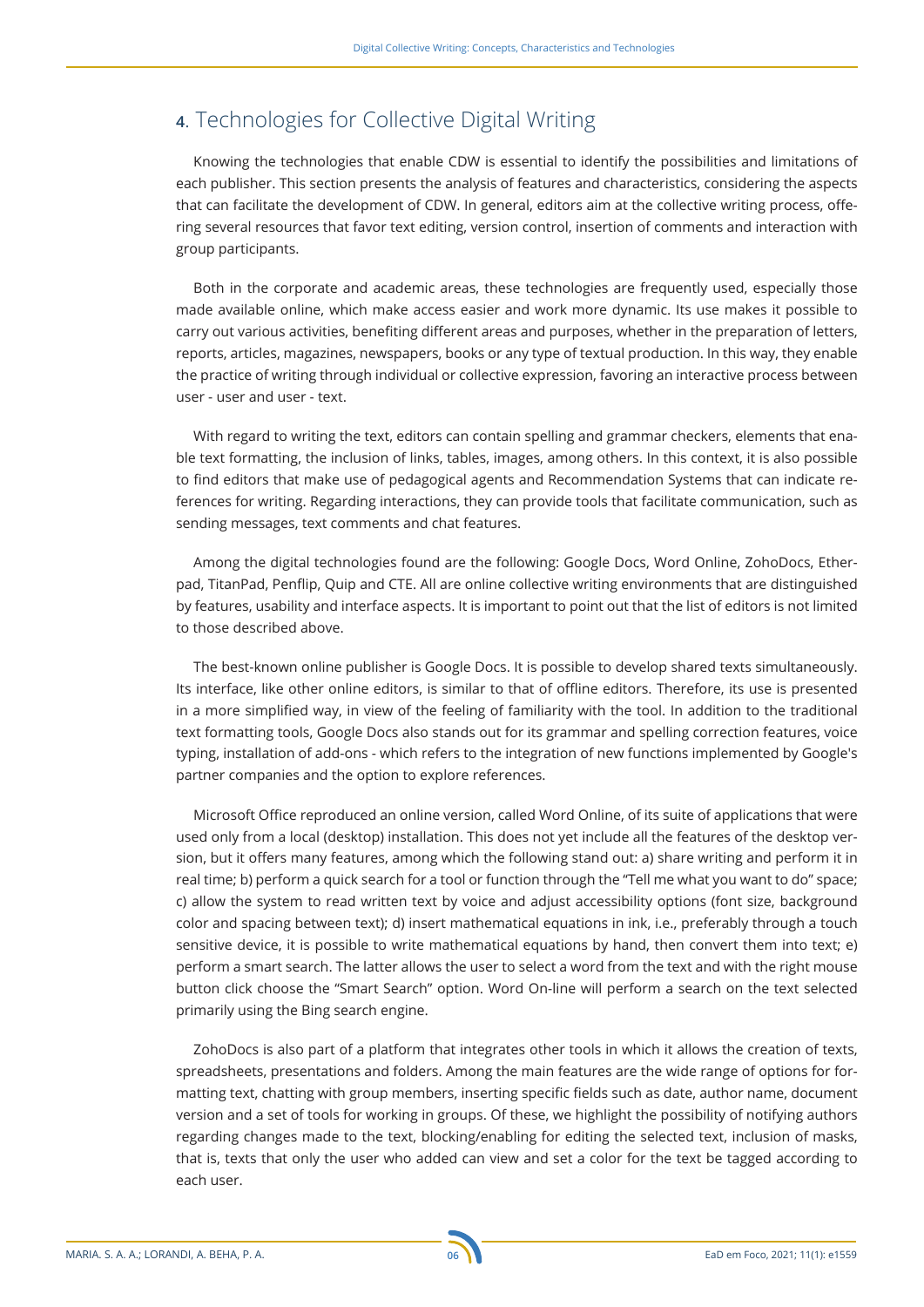Another possible editor is the EtherPad, which allows the creation of texts collectively and in real time. It can be customized and installed to meet a specific need, such as integration into other systems, or it can be used through some servers that have publicly available instances. Basically, its functionalities are summarized in resources for text formatting, adding comments, chatting with the text members, exporting the text in different formats and a version control. In particular, in this last resource, it presents a timeline that shows all the changes made to the text and for each user. It is possible to integrate other options and, for that, there are plugins available on the site itself that allow you to customize the editor and expand the possibilities of use.

Another feature is the TitanPad. This is a basic text editor that has text formatting, chat, simultaneous writing and version control features. As it is a single instance, that is, it works in a single location, anyone can access it and create a new shared text. Each text has its own address (URL) and, with that address, anyone can edit it and chat with the participants through chat. Different users' texts are marked with different colors. Text saving is automatic, but there is an option for users to save versions at specific points in the text, that is, when it is more convenient to do so. The version control used by TitanPad is the same built for the EtherPad.

Another possibility is the Penflip editor which is a platform for creating writing projects. Among the types of projects are: textbooks, e-books, technical documentation, among others. It works with content in Markdown format which means written text will be turned into HTML. Throughout its edition, the user can insert markings in titles, lists, tables, for example, and in the preview version, see the formatting changes made. It allows simultaneous collective writing, but it requires the recording of the text to be performed manually by the user. Changes to the text can be moderated by the document owner through a history check to verify versions.

Penflip's editor interface is very simple, having only a few buttons and a side menu to access extra features, such as viewing HTML text, saving, sharing and changing theme (color only). To access the text version, the user can access the Penflip Dashboard, that is, a control panel which, in this case, presents information on the text versions and pending changes, group members visualization and chat.

There is also the Quip editor, which is very similar to Penflip as it also works with content in Markdown format. Formatting options are available in a bar above the text. In the side menu, you will find the version history, as well as a space to chat with the members of the text. In this editor there is the possibility to insert images, spreadsheets, comments and other formatting functions. Beside each paragraph it enables a quick access button to a set of options to format the text. Sharing can be done by searching for other users already registered with the editor (by name or email) or by sending a link that enables automatic editing by email. In particular, Quip was developed to meet the specifics of mobility; soon adapts to various devices.

The last example of an online editor found is the CTE (Collective Text Editor). This was developed by the research group NDTAE (Nucleus for Digital Technology Applied to Education) at UFRGS. It is a public domain text editor that provides space for writing collective texts online. In addition to the editing area, it has tools that support communication and interaction between users, as well as resources for organizing texts and files. It has features such as: Notifications, Documents, Library, Forum, Messages, Personal Data, Help and Exit.

CTE is organized from a structure of folders, that is, the first action to use it with a group of students is to create a folder using the "Documents" option. From then on, the other functionalities will be linked to this folder, allowing the teacher and their students to share texts, support materials, exchange messages and carry out debates in the discussion forum. Thus, it is important to highlight that, before any action, it is necessary to select the respective folder where the students are to start interacting.

Among the main resources to support Digital Collective Writing, the insertion of comments in the text,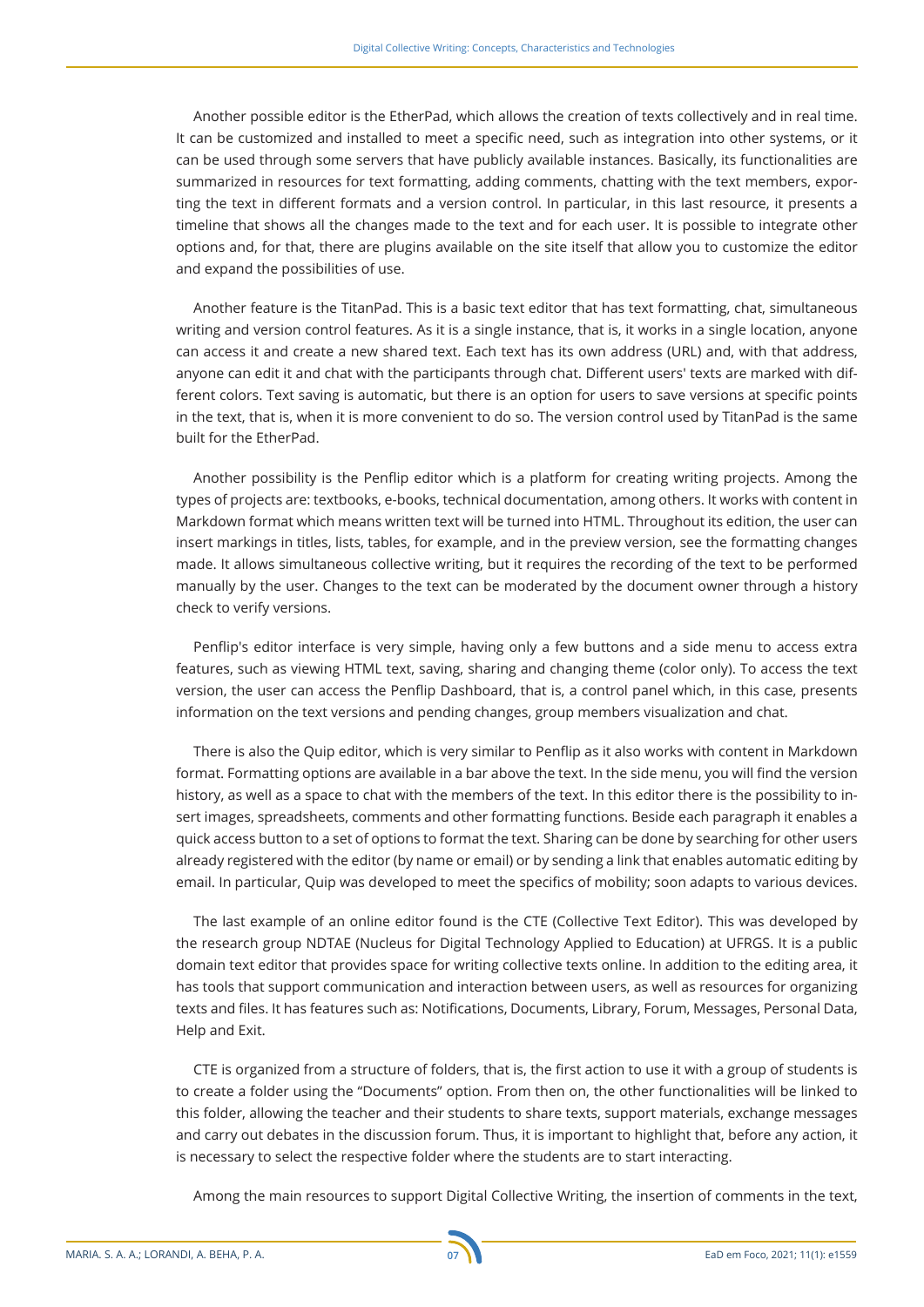the visualization of the participation history (text version), sending messages to the group and the RecCTE (CTE recommender) stand out. The latter deals with a Recommendation System that aims to recommend content (texts, images and videos) related to the collective text that is being built.

In order to facilitate the visualization of the resources available in the collective text editors found, Chart 1 was constructed, which presents a comparison between them. The options that were analyzed refer to the aspects of text formatting, specific features, communication tools and licensing of each system.

| <b>Options</b>                      | Google<br><b>Docs</b> | Word<br>On-line | Zoho<br><b>Docs</b> |   | EtherPad TitanPad | Penflip      | Quip    | <b>ETC</b> |  |  |
|-------------------------------------|-----------------------|-----------------|---------------------|---|-------------------|--------------|---------|------------|--|--|
| <b>Features for text formatting</b> |                       |                 |                     |   |                   |              |         |            |  |  |
| Font style                          | X                     | X               | X                   | X |                   |              |         | $\times$   |  |  |
| Font size                           | X                     | $\sf X$         | X                   | X |                   |              |         | X          |  |  |
| Font color                          | X                     | X               | X                   | X |                   |              |         | X          |  |  |
| Font Highlight                      | X                     | $\sf X$         | $\mathsf{X}$        |   |                   |              | X       | $\times$   |  |  |
| <b>Bold</b>                         | $\mathsf{X}$          | $\sf X$         | $\mathsf{X}$        | X | X                 | X            | $\sf X$ | $\times$   |  |  |
| Italic                              | X                     | X               | X                   | X | X                 | X            | X       | X          |  |  |
| Underlined                          | X                     | X               | $\times$            | X | X                 |              | X       | $\times$   |  |  |
| Strikethrough                       | X                     | $\sf X$         | $\times$            | X | X                 |              | X       |            |  |  |
| Text indent                         | X                     | $\sf X$         | X                   | X | X                 |              |         |            |  |  |
| Superscript                         | X                     | X               | X                   | X |                   |              |         |            |  |  |
| Underscript                         | X                     | $\sf X$         | $\mathsf{X}$        | X |                   |              |         |            |  |  |
| Styles                              | X                     | $\sf X$         | X                   | X |                   | X            | X       |            |  |  |
| Line spacing                        | $\mathsf{X}$          | $\sf X$         | $\mathsf{X}$        | X |                   |              |         |            |  |  |
| Text alignment                      | X                     | X               | X                   | X |                   |              |         | X          |  |  |
| <b>Bookmark list</b>                | $\mathsf{X}$          | $\sf X$         | $\mathsf{X}$        | X | $\sf X$           | $\mathsf{X}$ | X       | $\times$   |  |  |
| Numerical list                      | X                     | $\sf X$         | X                   | X |                   | X            | X       | X          |  |  |
| Copy, Paste and Cut                 | X                     | X               | X                   |   |                   |              | X       |            |  |  |
| Undo/Redo                           | X                     | X               | X                   | X | $\times$          |              | X       | X          |  |  |
| Clear formatting                    | X                     | $\sf X$         | $\sf X$             |   |                   |              |         |            |  |  |

**Chart 1:** Comparison between Collective Text Editors

| <b>Options</b>                  | Google<br><b>Docs</b> | Word<br>On-line | Zoho<br><b>Docs</b> | EtherPad TitanPad Penflip |  |   | Quip | <b>ETC</b> |  |  |
|---------------------------------|-----------------------|-----------------|---------------------|---------------------------|--|---|------|------------|--|--|
| <b>Specific functionalities</b> |                       |                 |                     |                           |  |   |      |            |  |  |
| Spreadsheet                     | X                     | X               | X                   |                           |  |   | X    | X          |  |  |
| Link                            | X                     | X               | X                   |                           |  | X | X    | X          |  |  |
| Image                           | X                     | X               | X                   |                           |  | X | X    | X          |  |  |
| Video                           |                       |                 | X                   |                           |  |   |      |            |  |  |
| Equation                        | X                     |                 | X                   |                           |  |   |      |            |  |  |
| Drawings                        | X                     |                 |                     | X                         |  |   |      |            |  |  |
| Shapes                          | X                     |                 | X                   |                           |  |   |      |            |  |  |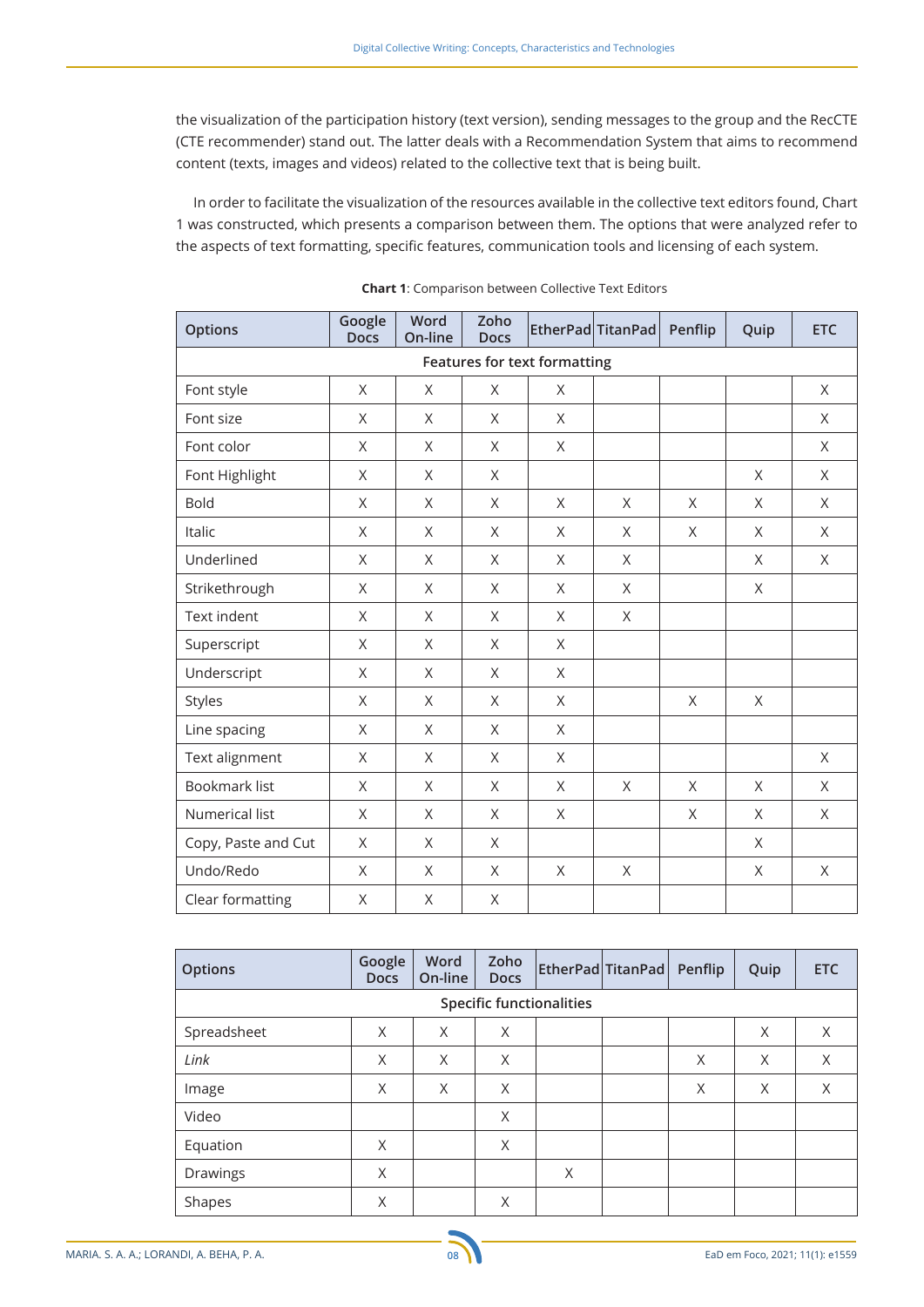| Text box                               |                       |                 | X                   |             |                   |             |             |             |
|----------------------------------------|-----------------------|-----------------|---------------------|-------------|-------------------|-------------|-------------|-------------|
| Graphic                                | $\mathsf X$           |                 |                     |             |                   |             |             |             |
| <b>Bookmark</b>                        | $\mathsf X$           |                 | X                   |             |                   |             |             |             |
| Symbol                                 |                       | $\mathsf X$     | X                   |             |                   |             |             |             |
| Horizontal line                        | $\mathsf X$           |                 | $\mathsf X$         |             |                   |             | X           |             |
| Enf note                               |                       | X               | X                   |             |                   |             |             | $\mathsf X$ |
| Footnote                               | $\mathsf X$           | X               | X                   |             |                   |             |             |             |
| Word count                             | X                     | X               | X                   | X           |                   | X           |             | $\mathsf X$ |
| Page numbering                         | $\mathsf X$           | X               | X                   |             |                   |             |             |             |
| Set page                               | $\mathsf X$           | X               | X                   |             |                   |             |             |             |
| Ruler                                  | $\mathsf X$           |                 | X                   |             |                   |             |             |             |
| Columns                                | X                     |                 | X                   |             |                   |             |             |             |
| Page break                             | $\mathsf X$           | X               | X                   | $\mathsf X$ |                   |             |             |             |
| Header                                 | $\mathsf X$           | X               | X                   |             |                   |             |             |             |
| Footer                                 | $\mathsf X$           | $\times$        | $\mathsf X$         |             |                   |             |             |             |
| <b>Options</b>                         | Google<br><b>Docs</b> | Word<br>On-line | Zoho<br><b>Docs</b> |             | EtherPad TitanPad | Penflip     | Quip        | <b>ETC</b>  |
| Print                                  | X                     | X               | X                   | X           | X                 |             | X           |             |
| Zoom in text                           | $\mathsf X$           | $\mathsf X$     | X                   |             |                   |             |             | $\mathsf X$ |
| Draft                                  |                       |                 |                     |             |                   |             |             | X           |
| Version control                        | $\mathsf X$           | $\mathsf X$     | X                   | X           | $\mathsf X$       |             | $\mathsf X$ | X           |
| Text version number                    |                       |                 | X                   | X           | X                 |             |             | $\mathsf X$ |
| Export                                 | $\mathsf X$           | $\mathsf X$     | X                   | X           | X                 | $\mathsf X$ | $\mathsf X$ | X           |
| Import                                 | Χ                     | Χ               | Χ                   | $\mathsf X$ | Χ                 |             |             |             |
| Spell-check                            | $\mathsf X$           | $\mathsf X$     | $\mathsf X$         | $\mathsf X$ |                   |             |             |             |
| Accessibility                          |                       | X               |                     |             |                   |             |             |             |
| Suggestion mode                        | $\mathsf X$           |                 |                     |             |                   |             |             |             |
| View mode                              | X                     | $\times$        | $\times$            | $\mathsf X$ |                   | $\times$    | $\times$    | X           |
| Read mode                              |                       | X               |                     |             |                   |             |             |             |
| Folders                                | X                     | $\times$        | X                   |             |                   |             | X           | X           |
| Auto save                              | X                     | X               | X                   | $\mathsf X$ | $\mathsf X$       |             | X           |             |
| Voice typing                           | $\mathsf X$           |                 |                     |             |                   |             |             |             |
| Plugins / Complements<br>/ Supplements | Χ                     | $\times$        |                     | $\mathsf X$ |                   |             |             |             |
| Simultaneous writing                   |                       |                 |                     |             | X                 |             | X           |             |
|                                        | X                     | $\times$        | X                   | $\mathsf X$ |                   |             |             |             |
| Explore / Smart Search                 | X                     | X               |                     |             |                   |             |             |             |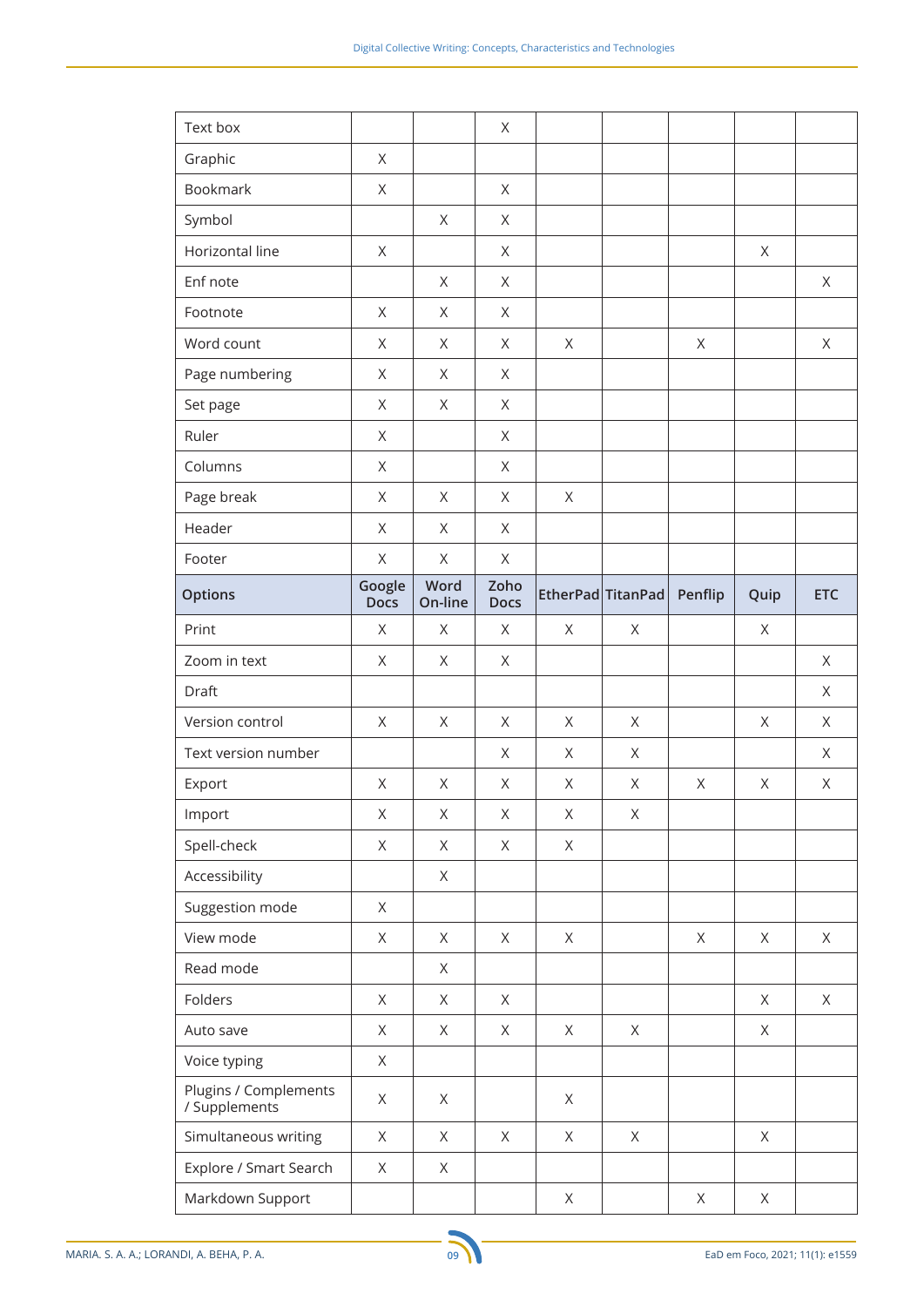| <b>Options</b>             | Google<br><b>Docs</b> | Word<br>On-line | Zoho<br><b>Docs</b> |   | EtherPad TitanPad | Penflip | Quip     | <b>ETC</b> |  |  |
|----------------------------|-----------------------|-----------------|---------------------|---|-------------------|---------|----------|------------|--|--|
| <b>Communication tools</b> |                       |                 |                     |   |                   |         |          |            |  |  |
| Comments                   | X                     | X               | X                   | X |                   |         | X        | X          |  |  |
| sending messages           | X                     |                 | X                   |   |                   | X       | X        | X          |  |  |
| Chat                       | X                     |                 | X                   | X | X                 |         | X        | X          |  |  |
| <b>Notifications</b>       | X                     | X               | X                   |   |                   |         |          |            |  |  |
| Discussion forum           |                       |                 |                     |   |                   | X       |          | X          |  |  |
| Licensing                  |                       |                 |                     |   |                   |         |          |            |  |  |
| Free use                   | X                     | X               | X                   | X | X                 | X       | $\times$ | X          |  |  |
| Owner                      | X                     | X               | X                   |   |                   | X       | X        |            |  |  |
| Open code                  |                       |                 |                     | X | X                 |         |          | X          |  |  |

## **5**. Final considerations

The article aimed to present the concepts that define Collective Digital Writing, identify its main characteristics and point out some technological possibilities that support this type of textual production. Through this study, it was noted that, in the literature, there are several authors who deal with the subject using related terms. The conceptual variety is wide and complementary to each other and can be understood as the construction of a text developed by two or more authors using digital technology.

In parallel, it was noted that this type of writing has some characteristics of its own, which are important to be considered in order to favor better conditions for its development. Among them are the possibility of different strategies for structure, writing and management of the activity; the time and space that are constituted in a specific way in view of the flexibility that this writing favors; group work that involves a wide range of activities, functions and subtasks; the collaboration, cooperation, communication and interaction that foster relationships between the participants and each has a specific role in this relationship; hypertexts that expand the boundaries of writing; the authorship that needs to be marked from the multiplicity of voices; the respect and flexibility that provide conditions for social relations to be maintained and, finally, the technological resources that provide conditions for all characteristics to be maintained and for the process to be sustained in a dynamic and productive way.

Finally, the work presented and related several technological possibilities in which it is possible to develop collective digital writing and concludes that the choice of this resource depends exclusively on the needs of users in their pedagogical practices

# Referências

ARGYLE, M. Cooperation. **The basis of sociability**. Londres: Routhledge, 1991.

BEHAR P. A. *et al.* **Modelos Pedagógicos em Educação a Distância.** Porto Alegre: Artmed, 2009.

BENSON, A. **Collaborative authoring and the virtual problem of context in writing courses** (Unpublished doctoral dissertation). Universityof North Carolina, Greensboro, NC, 2012. Disponível em: (https://libres.uncg.edu/ir/uncg/f/Benson\_uncg\_0154D\_10980.pdf).

BERDUGO, M. I. T.; HERRERA, O. E. A.; VALDIRI, V. V. El desarrollo de la escritura académica enel ambiente